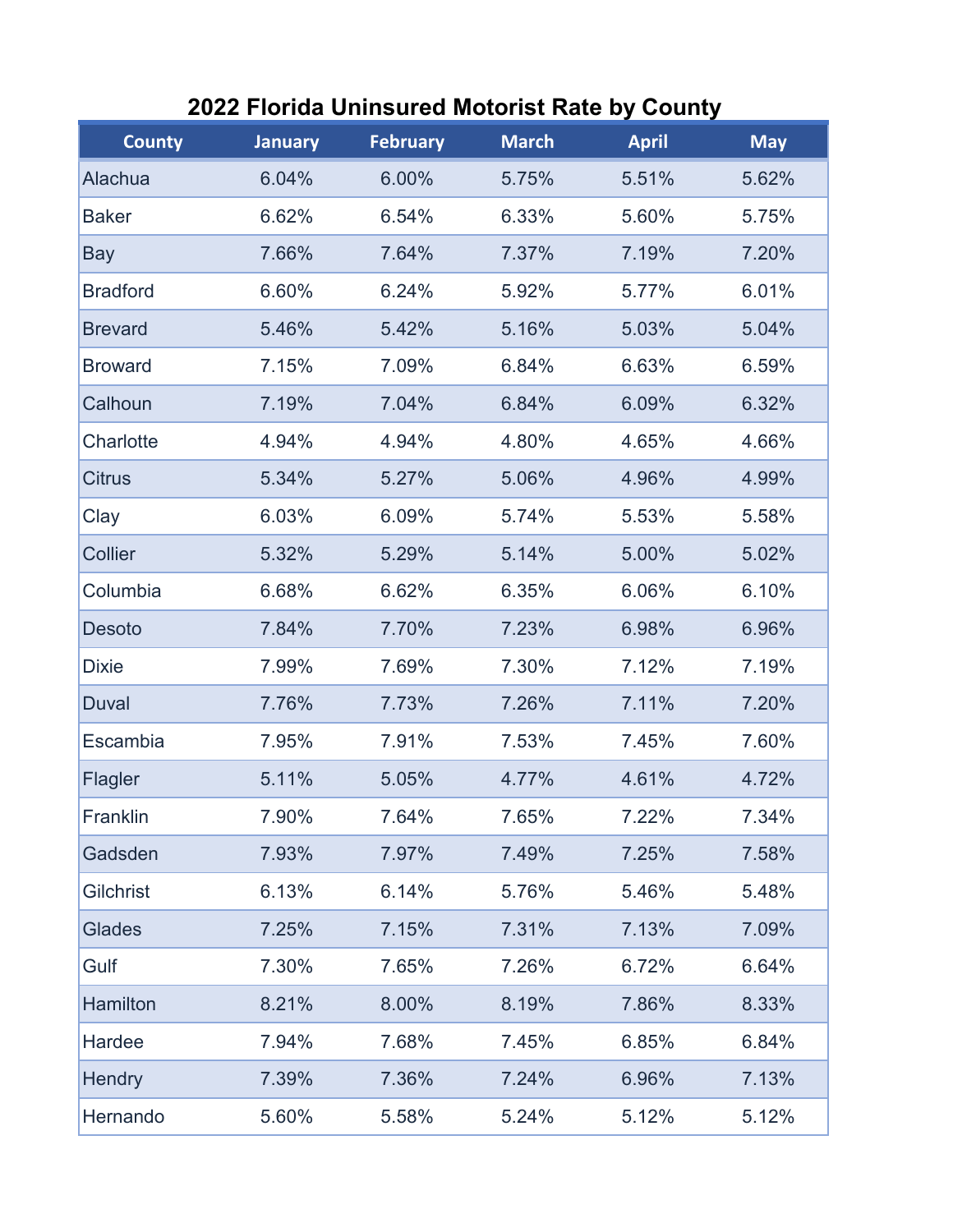| <b>County</b>       | <b>January</b> | <b>February</b> | <b>March</b> | <b>April</b> | <b>May</b> |
|---------------------|----------------|-----------------|--------------|--------------|------------|
| <b>Highlands</b>    | 6.30%          | 6.18%           | 5.82%        | 5.70%        | 5.69%      |
| Hillsborough        | 6.64%          | 6.61%           | 6.28%        | 6.12%        | 6.12%      |
| <b>Holmes</b>       | 7.40%          | 7.13%           | 7.05%        | 6.72%        | 6.85%      |
| <b>Indian River</b> | 5.51%          | 5.45%           | 5.21%        | 5.09%        | 5.09%      |
| <b>Jackson</b>      | 7.19%          | 7.10%           | 6.81%        | 6.39%        | 6.35%      |
| Jefferson           | 8.84%          | 8.88%           | 8.58%        | 8.49%        | 8.56%      |
| Lafayette           | 6.67%          | 6.40%           | 6.54%        | 6.01%        | 6.10%      |
| Lake                | 5.31%          | 5.27%           | 5.01%        | 4.89%        | 4.93%      |
| Lee                 | 6.08%          | 6.01%           | 5.79%        | 5.62%        | 5.61%      |
| Leon                | 6.48%          | 6.37%           | 5.89%        | 5.79%        | 5.93%      |
| Levy                | 7.36%          | 7.33%           | 7.10%        | 6.79%        | 6.86%      |
| Liberty             | 6.42%          | 6.35%           | 6.16%        | 5.70%        | 5.48%      |
| <b>Madison</b>      | 7.06%          | 6.77%           | 6.94%        | 5.96%        | 6.68%      |
| <b>Manatee</b>      | 5.82%          | 5.84%           | 5.59%        | 5.45%        | 5.49%      |
| <b>Marion</b>       | 6.02%          | 6.04%           | 5.73%        | 5.55%        | 5.67%      |
| <b>Martin</b>       | 4.96%          | 4.98%           | 4.89%        | 4.72%        | 4.74%      |
| Miami-Dade          | 6.92%          | 6.87%           | 6.64%        | 6.51%        | 6.46%      |
| Monroe              | 6.56%          | 6.42%           | 6.25%        | 6.17%        | 6.15%      |
| <b>Nassau</b>       | 5.72%          | 5.69%           | 5.44%        | 5.20%        | 5.24%      |
| <b>Okaloosa</b>     | 7.35%          | 7.37%           | 7.18%        | 7.07%        | 7.07%      |
| <b>Okeechobee</b>   | 7.50%          | 7.24%           | 7.02%        | 6.77%        | 6.88%      |
| Orange              | 6.83%          | 6.80%           | 6.45%        | 6.30%        | 6.31%      |
| Osceola             | 6.94%          | 6.86%           | 6.56%        | 6.43%        | 6.37%      |
| Palm Beach          | 6.89%          | 6.84%           | 6.66%        | 6.46%        | 6.42%      |
| Pasco               | 5.44%          | 5.39%           | 5.11%        | 4.97%        | 4.98%      |
| <b>Pinellas</b>     | 5.62%          | 5.55%           | 5.32%        | 5.16%        | 5.19%      |

## **2022 Florida Uninsured Motorist Rate by County**